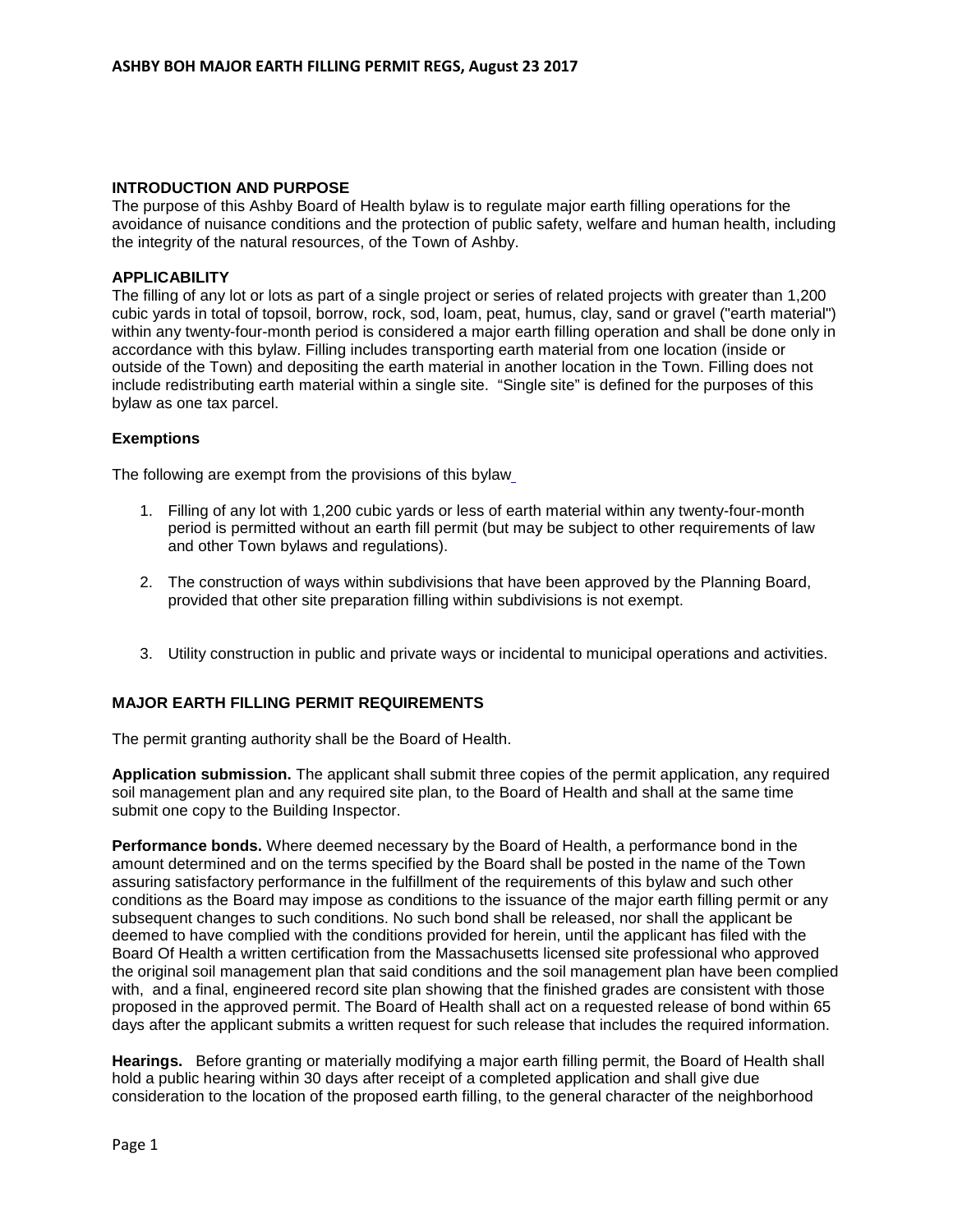surrounding such location, to the protection of water supplies and aquifers, to the safety of the public on the public ways in the vicinity, and to the potential for exposure to potentially hazardous materials or oils. The applicant shall obtain from the Town Clerk a list of abutters to the property on which fill will be placed. The list will include abutters across public and private ways. The applicant shall notify all abutters by certified mail, return receipt requested, of the time, date, location and purpose of the hearing. The letters shall be delivered at least seven days prior to said hearing. The applicant shall provide proof of the timely mailing at the hearing. If the applicant fails to provide satisfactory proof of notice to abutters at the hearing, the hearing shall be postponed.

**Other approvals.** If any proposed major earth filling for which a permit is required under this bylaw also requires an order of conditions from the Conservation Commission and/or a site plan review by the Planning Board and/or any approval by any other Town board or official, the Board of Health may grant a permit that is conditional on receipt of the other required approval(s).

**General permit terms.** If the applicant is not the owner of the property to be filled, the owner of the property shall also sign the application as an applicant and shall guarantee performance of the other applicant(s). Permits for major earth filling under this bylaw shall be transferable only to a person who agrees in writing to assume all of the obligations of the permit holder and who is approved as an assignee by the Board of Health. Permits shall be issued for a term not to exceed two years. A permit may be renewed upon reapplication.

**Approval deadlines**. The Board of Health shall act on completed applications within 45 days of the completion of the public hearing. If the Board of Health fails to act within such forty-five-day period, the application shall be deemed to be approved. The Board may act by granting a preliminary approval of the proposed filling operation conditional on receiving satisfactory additional information including but not limited to testing results on the material to be moved. No filling work may proceed until the additional information is received and approved by the Board and a final approval is provided. The Board may reject the permit application after consideration of the additional information.

**Permit Application Content Requirements**. Each application for a major earth filling permit to shall include a written statement describing the proposed regulated activity, together with the following information:

A description of the origin of the fill material, including the address(es) from where the fill material will be derived; and a discussion of the past and present uses of that property(s), a determination of whether the material to be used as fill was in its original native state on the property prior to its excavation for transport to the proposed fill site, or whether the material was re-worked on the property or brought to property as fill from another site; and a discussion of and whether the current and historical uses of the source property(s), and/or the observed characteristics of the fill, provide a basis to suspect that the fill may contain contamination. Without limiting the conclusions that the Board of Health may draw from this information, if the material was not native, original, undisturbed soil on the source excavation site (e.g. was used as fill on the excavation site), the presumption will be that the fill may contain contamination.

No solid or hazardous waste, refuse, junk, industrial waste, volatile, explosive or flammable materials, garbage, building materials, construction and demolition debris, glass, metal, toxic, infectious, radioactive, corrosive, or reactive material or waste may be used as fill in the Town. The application shall include an affirmative statement that any these materials will not be used as fill.

If the fill will be derived from a property or properties that have any Massachusetts Contingency Plan Release Tracking Numbers assigned to the property address or addresses, those Release Tracking Numbers must be identified in the permit application, and a discussion must be presented about how the contaminants associated with the Release Tracking Numbers potentially relate to the fill to be taken from that property or properties.

Soil management plan. If the Board of Health concludes that the soil may contain contamination, a Soil Management Plan shall be submitted by the applicant. The soil management plan shall be signed by a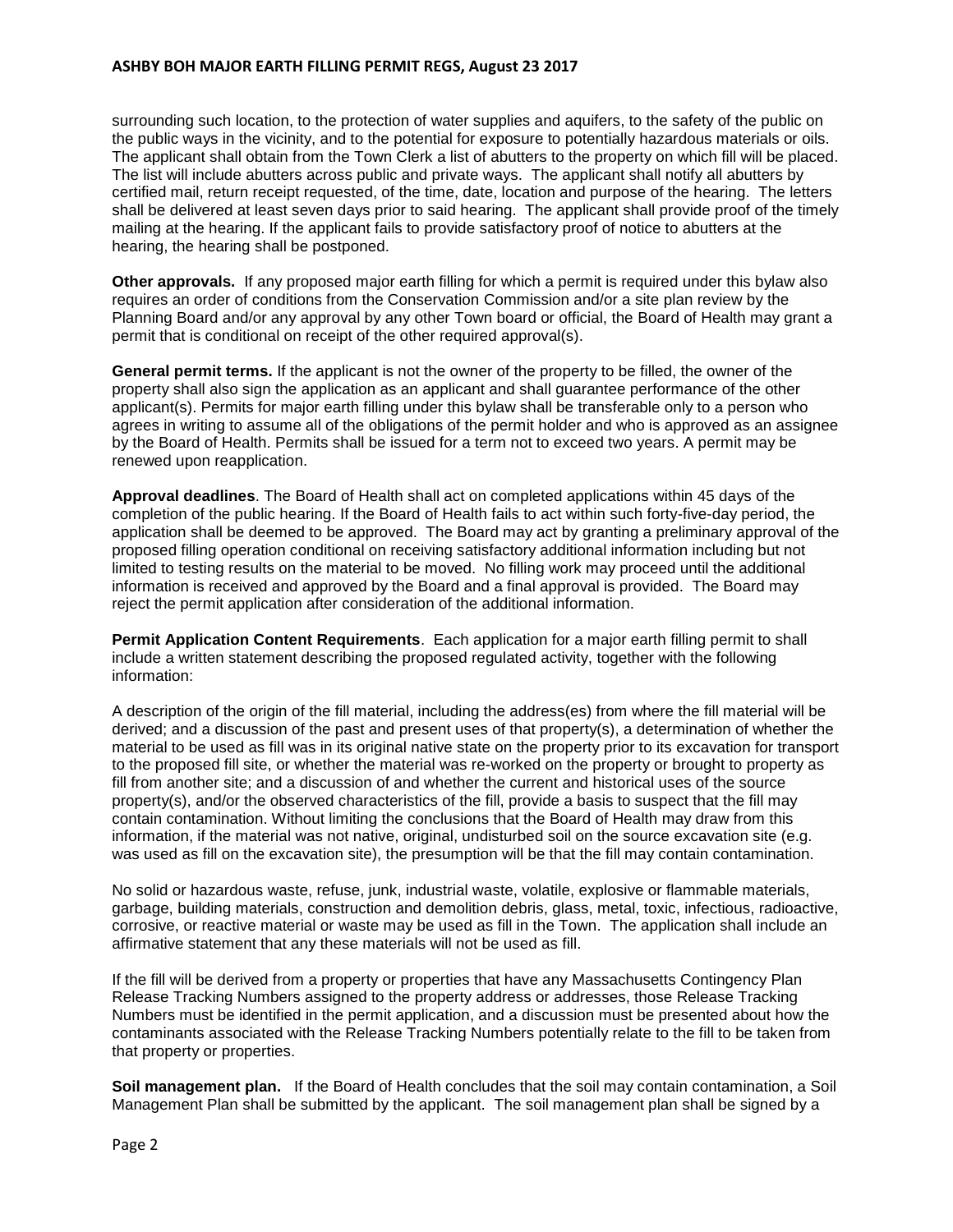Massachusetts licensed site professional (LSP). The LSP shall specifically state that "The subject plan meets the requirements of the Ashby Board of Health Earth Filling Bylaw and any other applicable federal or state law or regulation pertaining to the transport, use and/or disposal of earth and other materials for fill."

The plan shall reiterate the information regarding the origin of the material, as described above,

The soil management plan must contain sufficient detail to document that the requirements of this Earth Filling Bylaw will be met. The plan shall specifically require that Massachusetts BWSC bills of lading will be used for the transport and acceptance of earth materials for fill.

The soil management plan will present:

- Complete descriptions of pre-fill environmental conditions, including chemical analysis of pre-fill surface soil samples if required, and sample locations;
- Procedures for verification of fill material origin and acceptance;
- Recordkeeping practices;
- Site security, fill operation inspection and site control;
- Transport routes, times and days of operation, locations of equipment parking and storage and duration of fill activities;
- Qualifications of applicant personnel responsible for adhering to the soil management plan and this bylaw;
- Erosion, dust, and stormwater controls and inspection and maintenance thereof. Dust control may not be performed by application of oils or chlorides;
- Potential effects of the filling on groundwater recharge;
- Quality assurance/quality control procedures;
- Emergency response and notification procedures, including telephone numbers and contact individuals/firms;
- Total proposed earth material fill volume;
- Daily personnel procedures and operation management procedures, including types, numbers, locations and hours of operation of any processing equipment on site;
- Environmental monitoring plan to maintain protection of human health, public safety, welfare and the environment during and following fill operations; and
- Cover material, revegetation, erosion and pollution control, and monitoring and maintenance plan.

The Board of Health shall approve the Soil Management Plan before closing the hearing and deciding whether to grant the permit. If there are deficiencies in the Soil Management Plan, the hearing will be continued.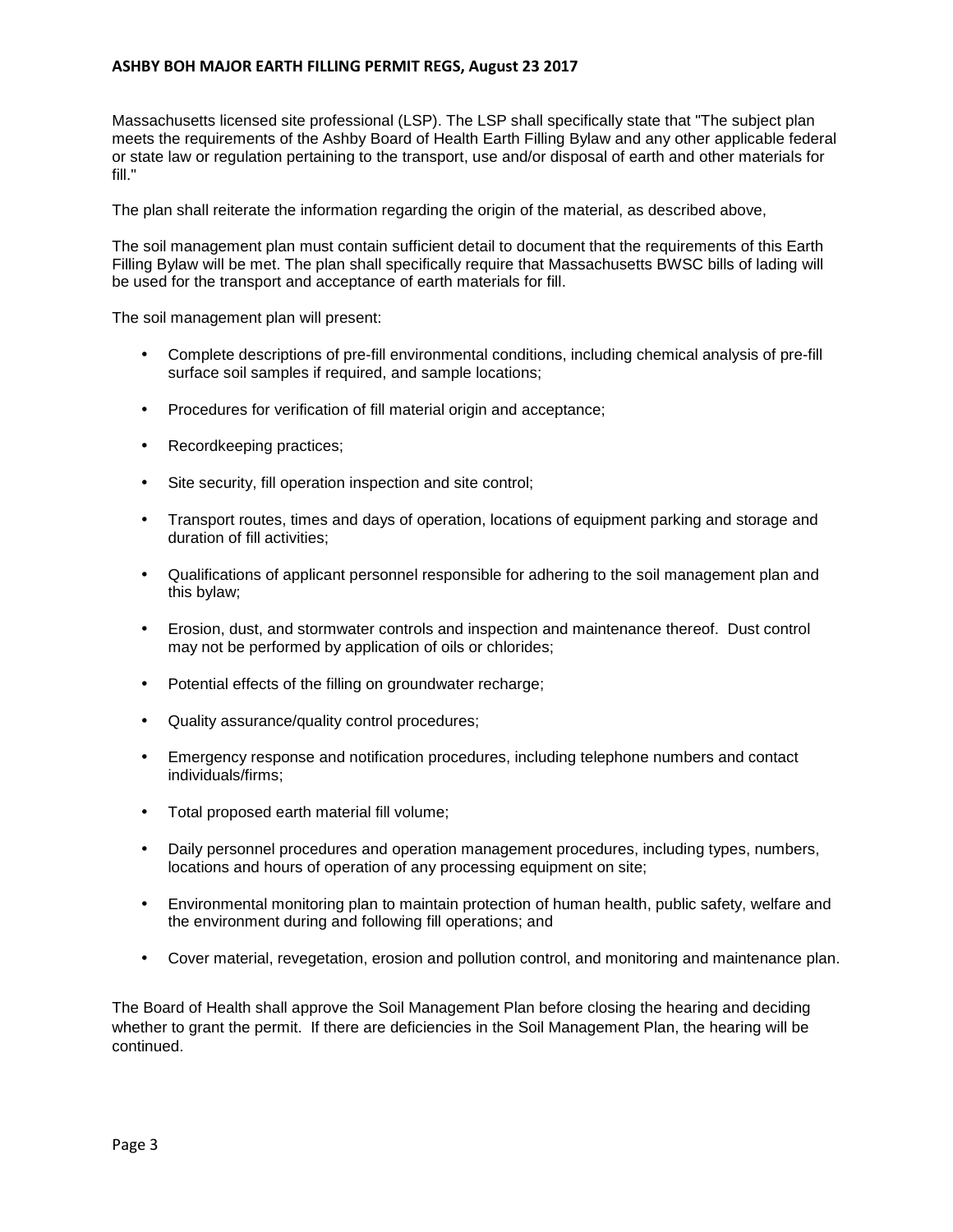**Site Plan.** A site plan prepared by a Massachusetts registered land surveyor or professional engineer shall be provided with the permit application. The site plan shall depict the following information, at a minimum:

- Existing conditions, including grades, man-made features, elevations, property boundaries, dimensions, owners of abutting land, access points, water bodies and watercourses, wetlands, and environmental sample locations;
- Process diagrams indicating fill sequence, transport routes, and security measures;
- Drainage, water flow and sedimentation control before and after the proposed filling and stormwater and erosion control and groundwater recharge structures and features to be utilized during fill operations;
- Final grade plans depicting proposed finish fill elevations, slopes, permanent stormwater and erosion control and groundwater recharge structures and features, the methods of final stabilization of fill material and the proposed cover material and cover vegetation;
- Unless otherwise determined by the Board of Health, map scales shall be no more than 60 feet to the inch and elevation contour intervals shall not exceed two feet. Elevation contours are required only for areas of proposed fill, 100 feet beyond the perimeter of the fill areas and along abutting property lines. Appropriate permanent benchmarks with elevations marked thereon and referenced to the National Geodetic Vertical Datum (NGVD) shall be placed in the field and shown on the plans.

# **STANDARDS FOR FILLING**

**Permitted fill materials**. No solid or hazardous waste, refuse, junk, industrial waste, volatile, explosive or flammable materials, garbage, building materials, construction and demolition debris, glass, metal, toxic, infectious, flammable, radioactive, corrosive, or reactive material or waste may be used as fill in the Town. All fill materials shall include only clean sand, gravel, silt, clay, stone, quarried rock or other subsurface products free from solid waste, with an aggregate size of six inches or less. None of the fill material shall have any concentration of oil or hazardous material, toxic substance or infectious biological material greater that federal criteria or Massachusetts RCS-1 concentrations. None of the fill material shall have concentrations materially greater than pre-fill conditions prevailing in the area to be filled. "Materially greater" is defined for this bylaw as a factor of two times. The fill material shall also be free from organic wastes and debris such as trees, stumps, and garbage. The fill material shall be free of building materials and construction and demolition debris and shall contain 15% or less of total organic carbon by lab analysis.

**Site preparation.** The area to be filled shall be cleared of stockpiled or otherwise disposed of organic and inorganic materials, such as fallen trees and brush, tree stumps, rubbish, junk,

building/construction/demolition materials, and any other accumulated debris. Topsoil shall also be removed from the area to be filled prior to filling. The topsoil shall be retained on-site for re-use during restoration of the filled area, and shall not be transported off the site. Sedimentation controls shall be installed around the topsoil pile. The area to be prepared for filling shall be clearly depicted on the Site Plan submitted with the application.

**Fencing and gates**. Temporary fencing, where deemed appropriate by the Board of Health for the protection of the general public during fill operations, shall be at least six feet high with suitable gates to exclude unauthorized persons from the site.

**Groundwater recharge and drainage**. Provision shall be made for promoting groundwater recharge, for preventing increased runoff from the site and for safe drainage of water, for preventing excessive water accumulation, and for preventing wind or water erosion from carrying material onto adjoining properties.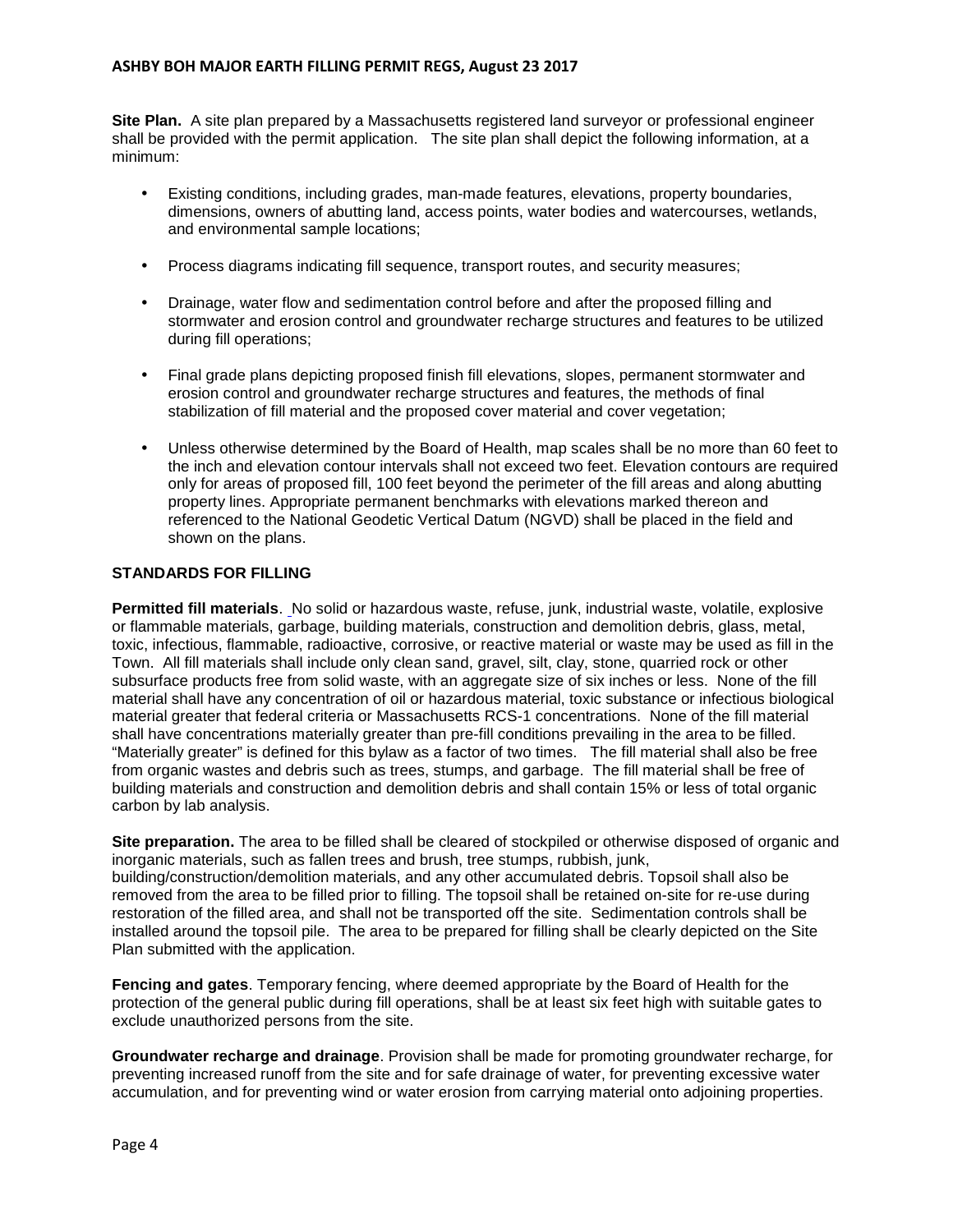Provision shall also be made to prevent surface water runoff from affecting neighboring properties, roadways, or environmental receptors.

**Covering of loads.** Provisions shall be made for covering loads in vehicles traveling on public roadways in Ashby.

**Buffer strips.** The Board of Health may require that a twenty-foot buffer strip shall be maintained at all boundaries of the property. Said buffer zones shall not be disturbed.

**Screening of processing equipment**. The visibility, sound, and airborne particulates from processing equipment shall be screened from adjacent premises through the design and location of such equipment and through use of natural vegetation, planting, overburden piles, and surge piles as screening. Potential noise and particulate impacts on abutters shall be considered by the Board of Health in deciding whether to grant the permit, and/or in establishing conditions attached to the permit.

**Final cover.** All filled areas shall receive a final cover consisting of a minimum of four inches of organic topsoil and shall be seeded and mulched to stabilize the cover and underlying fill material.

**Finish elevations and grading**. The Board of Health may specify finished grades, elevations and contour intervals which filling will conform to. Final fill material grades shall conform in contour, slope, and elevation to the natural topography of the surrounding area or preexisting contours as evidenced by the application site plan, historical maps and/or photographs. Final grading shall incorporate stabilization measures and slopes of no more than 15% and shall not result in erosion, structural failure of fill materials, ponding of water, or excessive stormwater drainage onto abutting properties. The permit holder shall be responsible for remedying any of these situations should they occur.

**Additional conditions.** The Board of Health may set reasonable conditions in addition to the above, including but not limited to duration of the permit, hours of the day or days of the week during which filling may take place, maximum load sizes, truck routes to be used to access the site, and grasses, shrubs and trees to be planted.

**Permit terms; inspection; suspension and revocation.** No permit shall be issued under the provisions of this bylaw to extend for a term of more than two years. Prior to filling and at any time during a permitted filling activity, inspection of the premises may be made by the Boad of Health, the Building Inspector, or their agents to determine whether or not the provisions of the Town bylaws and any permit are being complied with. If the Board of Health determines that the provisions of the bylaw or the provisions of any permit are being violated, the Board may issue temporary cease and desist order, which shall remain in effect until terminated in writing by the Board. If, after notice to the permit holder(s) and a public hearing, the Board determines that the conditions of any major earth filling permit are not being complied with, the Board may revoke the permit, after which the operation shall be discontinued and the area restored in accordance with the orders of the Board.

**Inspections, certifications, reports and tests.** While considering an application and/or as a condition of issuing a permit, the Board of Health may require such borings and test pits, inspections, monitoring, certifications, reports and tests by licensed site professionals, engineers, laboratories and/or other qualified persons as are deemed by the Board to be needed to evaluate the application and/or to monitor performance under a permit and/or to establish compliance with the conditions of a permit and this bylaw. It shall be a condition of all permits that the applicant pay for all such borings and test pits, inspections, monitoring, certifications, reports and tests and that they be conducted by persons approved in advance by the Board. To the extent that soil and groundwater investigation sand sampling are required, the work must be supervised by a Massachusetts Licensed Site Professional (LSP), and the LSP must sign all documents and certify that he or she has supervised the sampling procedures and reviewed the results. The LSP must also identify any analytical results that could reasonably be interpreted to indicate that the fill or groundwater is contaminated, or is materially different, as defined above, from pre-filling conditions. If uncertainty exists, the LSP, considering his or her duty to hold paramount the public health, when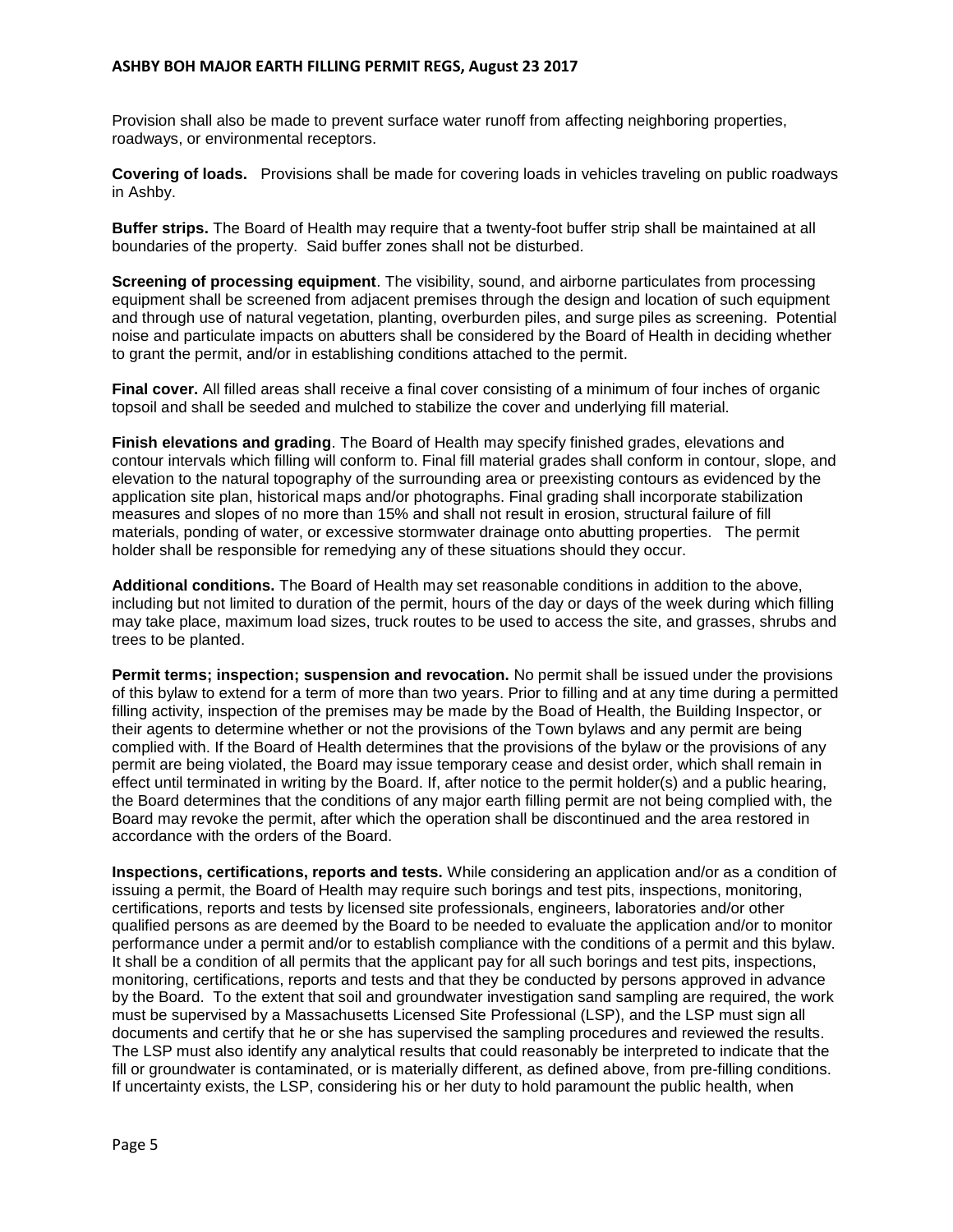interpreting "reasonable uncertainty", shall err on the side concluding that potential impacts may exist, but may identify mitigating circumstances or uncertainties in the accompanying discussion.

Failure of any applicant or permit holder to complete any portion of sampling, monitoring, testing and/or investigation, or to carry out any step or to submit any information required by the Board of Health shall be grounds for denial of a permit and/or for issuance of a cease and desist order and/or for revocation of the permit.

# **DOCUMENTATION REQUIREMENTS**

**Permit required to commence filling operations.** No fill operations are to commence until a letter indicating the granting of a permit and, if required, receipt and acceptance of the soil management plan and the site plan has been issued to the applicant by the Board of Health

**Bills of lading and LSP letters**. Each permit holder shall file a bill of lading with the Town Clerk for each load of fill placed within the Town. Each bill of lading document shall be accompanied by a signed and dated letter from an LSP which specifies:

- The point of origin of the material and the receiving location for the material;
- That the material is not otherwise prohibited from use as fill material in accordance with this bylaw or other applicable federal or state laws, regulations, standards or guidelines; and
- That the LSP has compared analytical results of testing of the fill materials to the existing, pre-fill conditions at the fill location and determined:
- That the concentration of the substances in the materials intended for use as fill are not materially greater, as defined in this bylaw, than existing, pre-fill conditions for that location; and
- That the fill material complies with all requirements of this bylaw.

**Weekly documentation requirements.** Copies of bill of lading documents and required LSP letters covering all fill placed during each week of filling operations are to be provided to the Town Clerk by the end of business on the fifth business day following each week of active operation. Failure to provide these records on a weekly basis may result in suspension or revocation of the permit.

## **Variances.**

The Board of Health will consider requests for variances to specific requirements of this bylaw. The applicant must demonstrate that the requested variance does not compromise the purpose of the bylaw. Every request for a variance from this regulation shall be made in writing to the Board of Health within 15 days of a determination by the Board and shall state the specific variance sought and the reason for the request. The Board will notify the applicant of a date for a hearing to consider the variance within 45 days of receiving said request. The person requesting the variance shall also be responsible for notifying all abutters of the variance request as well as the time and place of the hearing to consider the variance. The Board of Health shall make a determination on the variance request within 45 days following the variance hearing.

## **Severability.**

Each section of this regulation shall be construed as separate, and to the end that if any section, item, sentence, clause or phrase shall be held invalid for any reason, the remainder of these rules and regulations shall continue in full force and effect.

## **Enforcement**

Page 6